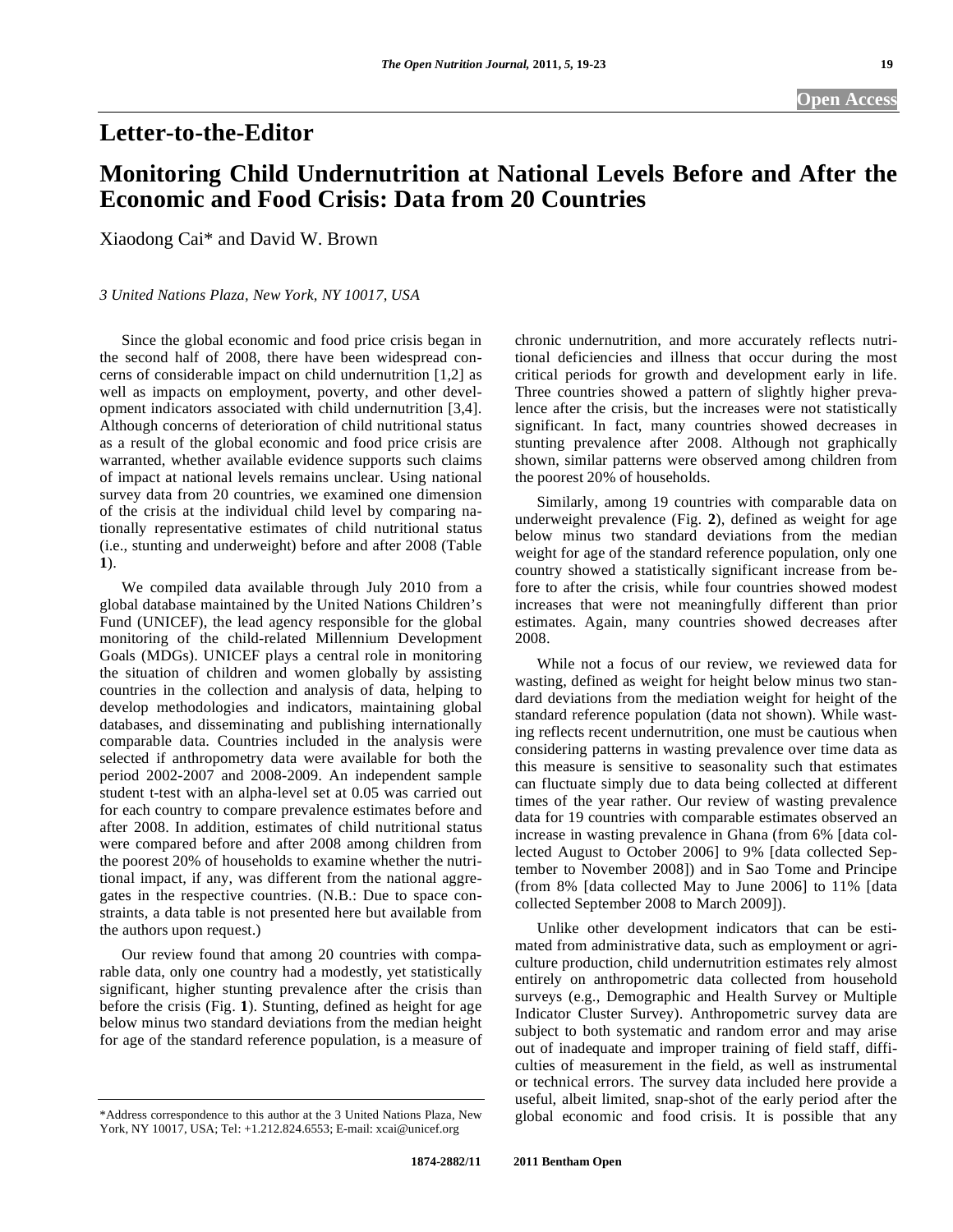# **Data year** Underweight (%) Stunting (%) Source Albania 19 2008-2009 5 19 19 DHS Albania 2005 6 26 MICS Bolivia 2008 4 27 DHS Bolivia 1 2003 5 32 DHS Burkina Faso 2009 26 26 35 NNS Burkina Faso 2006 2006 32 41 MICS Cambodia | 2008 | 29 | 40 | NNS Cambodia | 2005 | 28 | 42 | DHS Egypt  $2005$   $5$   $23$  DHS Egypt  $2008$  6  $29$  DHS Georgia | 2009 | 1 1 | 11 | NNS Georgia 13 MICS 2 13 MICS Ghana | 2008 | 14 | 28 | DHS Ghana 1 2006 13 28 MICS Guinea 12008 21 40 WNS Guinea 1 2005 22 39 DHS Guyana | 2009 | 11 | 18 | DHS

**Table 1. Selected Countries with Anthropometry Data from Nationally Representative Surveys, 2002 – 2009** 

| Cambodia                  | 2005      | 28                  | 42          | <b>DHS</b>    |
|---------------------------|-----------|---------------------|-------------|---------------|
| Egypt                     | 2005      | $\sqrt{5}$          | 23          | DHS           |
| Egypt                     | 2008      | $\sqrt{6}$          | 29          | <b>DHS</b>    |
| Georgia                   | 2009      | $\,1\,$             | 11          | ${\rm NNS}$   |
| Georgia                   | 2005      | $\sqrt{2}$          | 13          | $_{\rm MICS}$ |
| Ghana                     | 2008      | 14                  | $28\,$      | DHS           |
| Ghana                     | 2006      | 13                  | $28\,$      | <b>MICS</b>   |
| Guinea                    | $2008\,$  | $21\,$              | 40          | ${\rm NNS}$   |
| Guinea                    | 2005      | $22\,$              | 39          | DHS           |
| Guyana                    | 2009      | 11                  | $18\,$      | <b>DHS</b>    |
| Guyana                    | 2006      | 10                  | 17          | <b>MICS</b>   |
| Jordan                    | 2009      | $\sqrt{2}$          | $\,$ 8 $\,$ | <b>DHS</b>    |
| Jordan                    | 2002      | $\overline{4}$      | $12\,$      | <b>DHS</b>    |
| Kenya                     | 2008-2009 | 16                  | 35          | <b>DHS</b>    |
| Kenya                     | 2003      | 16                  | 36          | DHS           |
| Lesotho                   | 2009      | 14                  | 39          | DHS           |
| Lesotho                   | 2007      | 14                  | 42          | ${\rm NNS}$   |
| Madagascar                | 2008-2009 | $\ddot{\mathbb{H}}$ | $50\,$      | <b>DHS</b>    |
| Madagascar                | 2003-2004 | $\vdots$            | 53          | DHS           |
| Mauritania                | 2009      | 14                  | 23          | <b>NNS</b>    |
| Mauritania                | 2007      | 25                  | 32          | <b>MICS</b>   |
| Mozambique                | $2008\,$  | $18\,$              | 44          | $_{\rm MICS}$ |
| Mozambique                | 2003      | $20\,$              | 47          | DHS           |
| Niger                     | 2009      | 34                  | $46\,$      | <b>NNS</b>    |
| Niger                     | 2006      | 39                  | 55          | <b>DHS</b>    |
| Peru                      | 2009      | $\overline{4}$      | 24          | <b>DHS</b>    |
| Peru                      | 2004-2006 | $\sqrt{6}$          | 30          | <b>DHS</b>    |
| Sao Tome                  | 2008-2009 | 13                  | 29          | <b>DHS</b>    |
| Sao Tome                  | 2006      | $\boldsymbol{7}$    | 29          | DHS           |
| Sierra Leone              | 2008      | 21                  | 36          | DHS           |
| Sierra Leone              | 2005      | $25\,$              | $45\,$      | <b>MICS</b>   |
| Zimbabwe                  | 2009      | 12                  | 35          | <b>MIMS</b>   |
| Zimbabwe                  | 2005-2006 | 12                  | 33          | DHS           |
| DID D<br>$1.77 - 1.1 - C$ |           |                     |             |               |

**DHS:** Demographic and Health Survey. **MICS**: Multiple Indicator Cluster Survey. **MIMS**: Multiple Indicator Monitoring Survey. **NNS:** National Nutrition Survey.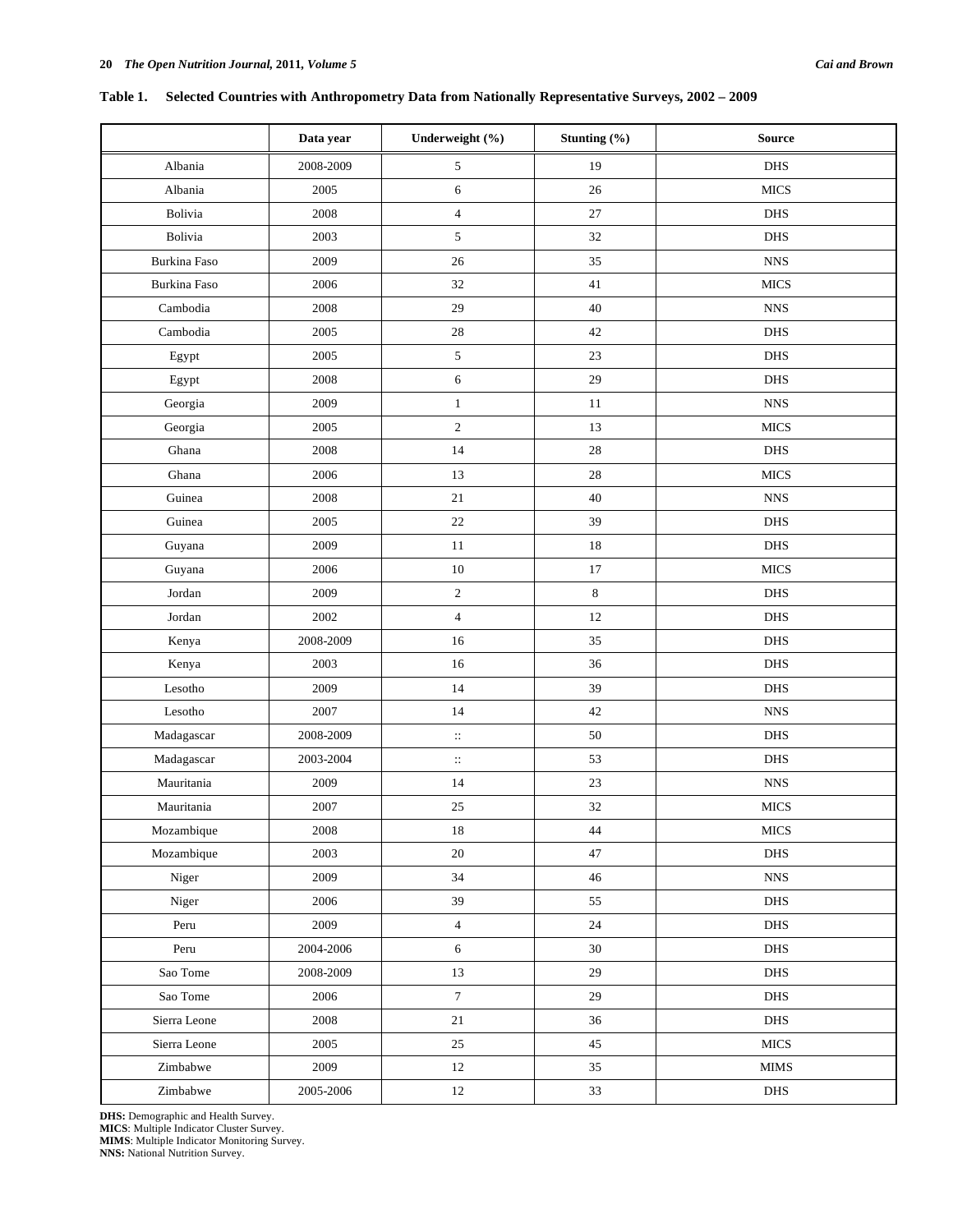

**Fig. (1). Stunting prevalence before and after 2008, selected countries.** 

Note: Prevalence estimates are reported according to WHO Child Growth Standards. Error bars represent 95% confidence intervals of these estimates.

**Source**: DHS, MICS and national nutrition surveys 2002 – 2009 from countries with comparable data.

effects of the global economic and food crisis did not manifest themselves in measures of underweight and stunting until beyond the period captured here.

 Our aim here is to highlight the need for caution when considering the potential impact(s) of the global economic and food price crisis on child undernutrition. To fully explain the lack of deterioration in child undernutrition as an impact of the crisis at the individual level would be an overly ambitious goal for a communication like this. Nonetheless, potential explanations, which require further study, include the following.

### **Child-Favorable Allocation of Resources**

 Although recent estimates suggest sharp increases in the number of people suffering from hunger in 2009, compared to levels in 2008 [5], it is important to note that not everyone in a household is equally hit by crises in terms of food insecurity and health care. For example, parents might divert resources for food, health and care to children to buffer the shock on the most vulnerable in the household. Simultaneous examination of women's nutritional status from the same surveys may improve our understanding of such reallocation.

#### **Substitution of Quality Food**

 With limited financial resources, people may switch from expensive protein-rich and micronutrient-rich foods to cheaper energy-rich foods. In the short-run, this may buffer weight loss in children but in the long-run, this may result in a lack of gain in height, i.e., higher prevalence of stunting. However, consequences such as these might not have been captured by the most recent surveys but may be reflected in future ones.

## **Slower Rates of Reduction Toward Country Goals**

 Instead of a complete reversal of a country's progress in reducing child undernutrition made before the crisis, it might have slowed progress, resulting in an attenuated rate of reduction. An examination of country-specific trends of undernutrition over the past 10 to 15 years may improve our understanding of the crisis on country progress.

#### **Differential Impact on Sub-National Population**

 National averages may mask disparities at sub-national levels. For example, it has been reported that wasting prevalence among the urban poor in Cambodia has increased from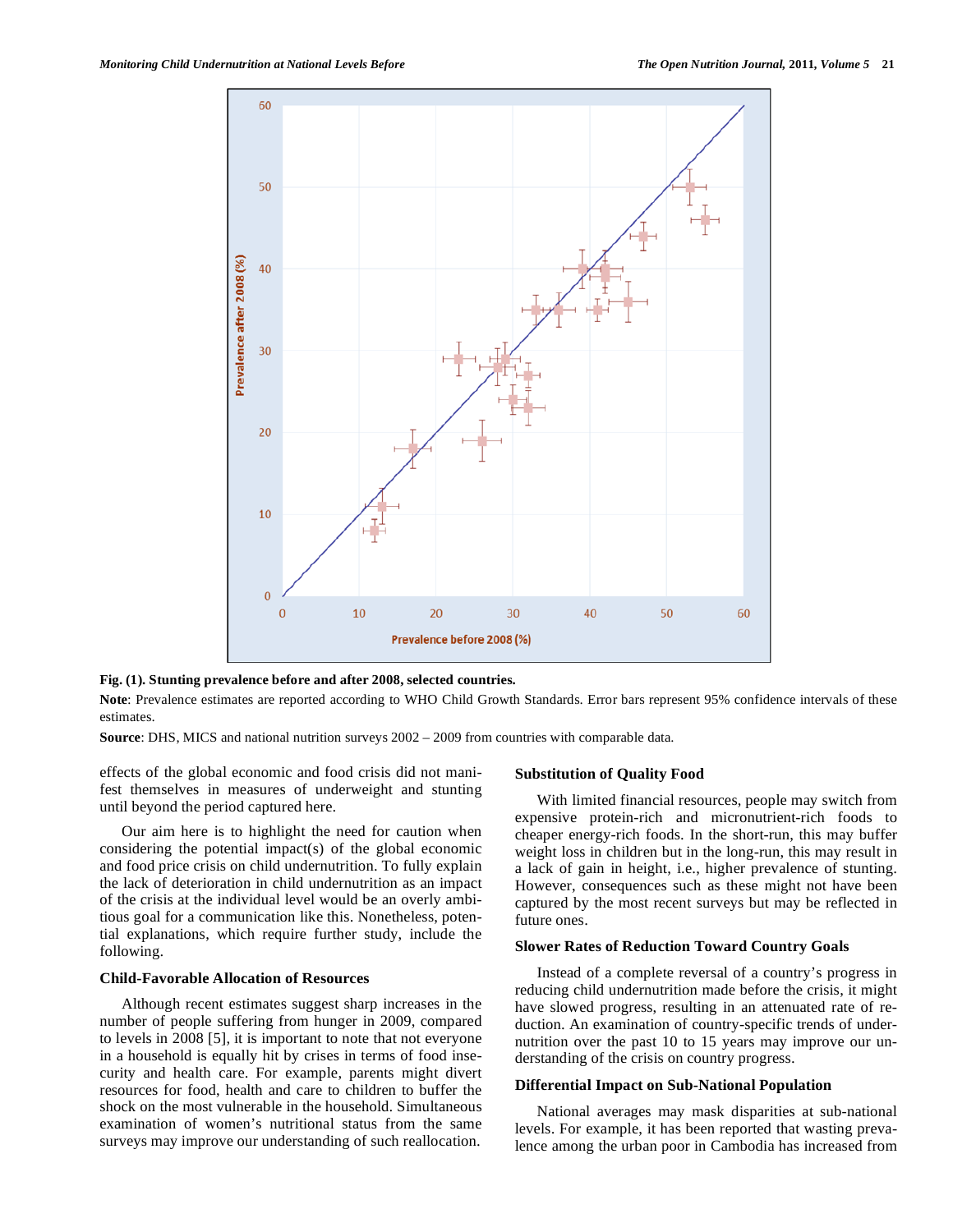

#### **Fig. (2). Underweight prevalence before and after 2008, selected countries.**

Note: Prevalence estimates are reported according to WHO Child Growth Standards. Error bars represent 95% confidence intervals of these estimates.

**Source**: DHS, MICS and national nutrition surveys 2002 – 2009 from countries with comparable data.

10% in 2005 to 16% in 2008 [6]. We examined the prevalence among children from the poorest households, but they may not necessarily be the most vulnerable in some countries where the poor were actually the target of donor assistance programs. In such situations, undernutrition might not have worsened differentially by poverty status but by some other factors.

 In summary, we highlight a lack of current evidence for deterioration in child undernutrition in 20 countries with comparable national data before and after 2008. This is *not* to state that claims, concerns and predictions of a deteriorating situation are inaccurate in all areas or that such may not hold true in the future; rather, the available evidence on child underweight and stunting at the national level in a select set of countries does not support claims and predictions of widespread impact that we have observed. Moreover, we caution against making such causal links without adequate evidence and encourage a renewed focus on correcting current deficiencies in the available evidence at global, regional and country levels and further improving evidence-based decision making at each of these levels [7].

#### **DISCLAIMER**

 The opinions expressed herein are those of the author(s) alone and do not necessary reflect those of the United Nations Children's Fund.

#### **CONFLICT OF INTEREST**

None to declare.

## **REFERENCES**

- [1] United Nations System Standing Committee on Nutrition. Global recession increases malnutrition for the most vulnerable people in developing countries. 2009. [cited 2010 Aug 20] Available from http://www.unscn.org/files/Publications/Briefs\_on\_Nutrition/SCN\_ Nutrition\_Impacts\_of\_Financial\_Crisis\_4p.pdf
- [2] Voice of America. UN: World Recession Raising Malnutrition, Death Rates. 2009. [cited 2010 Aug 20] Available from http:// www.voanews.com/english/news/a-13-2009-09-01-voa17- 68708977.html
- [3] The World Bank. The World Bank Group's Response to the Global Economic Crisis. Washington, DC: The World Bank, 2010. Available from http://lnweb90.worldbank.org/oed/oeddoclib.nsf/ DocU-NIDViewForJavaSearch/908B015F08B1E2B1852577F900547 D6A/\$file/Global\_Econ\_Crisis-full.pdf [accessed 18 July 2011].
- [4] The World Bank. *Global Monitoring Report 2010: The MDGs after the Crisis*. Washington, DC: The World Bank, 2010. Available from: http://go.worldbank.org/8NMBGII280 [accessed 18 July 2011].
- [5] Food and Agriculture Organization. 2010. Global hunger declining, but still unacceptably high. [cited 2010 Aug 20] Available from http://www.fao.org/docrep/012/al390e/al390e00.pdf
- [6] Cambodia National Institute of Statistics and UNICEF. Cambodia Anthropometrics Survey. 2009. [cited 2010 Aug 20] Available from

http://www.unicef.org/socialpolicy/files/Cambodia\_Anthropometri cs\_Survey.pdf